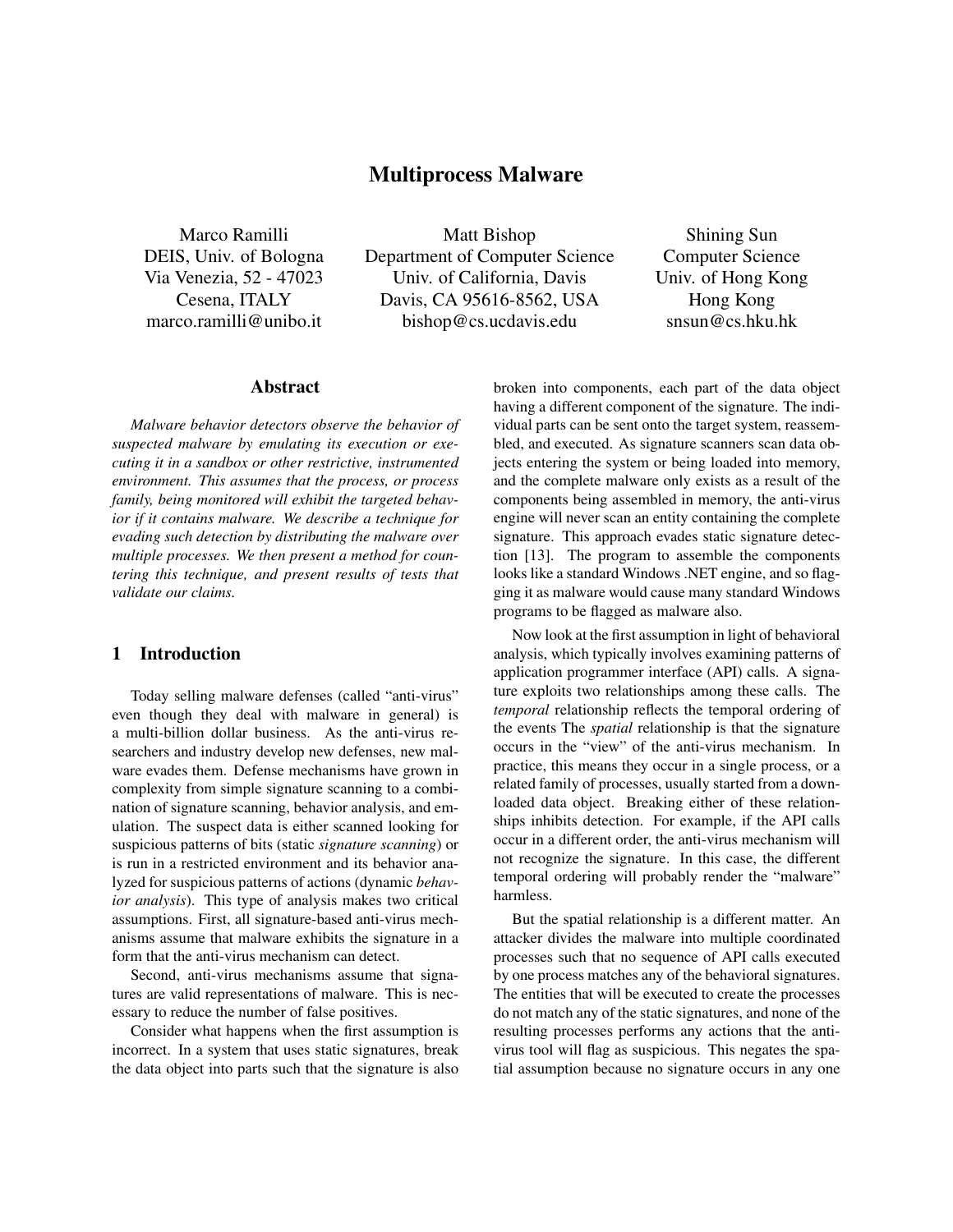"view," or process. Then the anti-virus tools would not detect that malware has been injected onto the system.

Such an attack requires two steps. The first step is to place the malware components onto the system in such a way that each component can be executed to create a process that co-ordinates with one or more of the other component processes. The second step is to run each component individually. They must co-ordinate in such a way that their combined actions are equivalent to the single malware. This requires that we partition our malware into components none of which contains a static signature that causes an anti-virus tool to raise an alert. The efficacy of this approach was discussed elsewhere [13]; suffice it to say that the components need only avoid detection by the active anti-virus tools on the system (which may use static signatures, behavioral analysis, or a combination of the two). The components are then placed onto the system individually, and in such a way that they will be executed either immediately or in the future. Because many anti-virus tools look for patterns of behavior among processes and their descendants, we must ensure each of the components starts as a sibling process of the other components rather than as a descendant. Note that, in many cases, they may be executed sequentially, and over a period of time—that is, temporally far apart.

This paper reports on our design and experiments with one piece of malware rewritten as separate components. First, we examine related work. Then, we discuss our design of this multi-process malware. We experiment with one particular instance to demonstrate the results of this design. We conclude with a discussion of future directions and consider ways to ameliorate this threat.

### 2 Related Work

Tasks are often distributed across multiple processes that co-operate to achieve a common goal. In computer security, many previous attacks have done this. For example, the Internet worm [6] placed an executable "grappling hook" on the target system. The hook pulled over the rest of the worm from the other system. This is similar in concept to the way the computer viruses Dichotomy [7] and RMNS [8] worked. They had two separate parts, one of which intercepted the relevant calls, and invoked the second part that performed the malicious action. However, the Internet worm was two different processes, and the second (the worm proper) was constructed by linking an object file with libraries already resident on the target.

Other attacks, often in the guise of malware [1,2,4,9] are "multi-stage" in their activation or execution. Models [5, 12, 15] and interpretative methods such as visualization [10] help analysts understand how multi-stage attacks work and how they spread. Many existing worms work this way, exchanging messages and copies of the worm with other hosts to propagate and to control their spread.

Unlike these attack methods, we construct multiple co-ordinated processes that perform the same actions as malware. Thus, there is no single process that performs the malicious actions, so any attempt to monitor individual processes for malicious behavior will fail. Each process is independent of the others, save for the need to co-ordinate their actions (which may involve the use of, for example, covert channels rather than conventional interprocess communication calls). Further, the processes begin independently; they need not pull over programs from other systems. Indeed, some of our processes may be implemented using gadgets [11, 14] to reduce the amount of data that must be placed on the system.

#### 3 Design of Multi-Process Malware

We define *spatial locality* to be the view of the system over which anti-virus software looks for known or anomalous patterns of behavior in the suspected programs. For example, most existing anti-virus systems look at events either in the same process or in descendants of processes executed by the same user. So, let events  $a$  and  $b$  occur in processes  $p_a$  and  $p_b$ , respectively. We define  $user(P)$  as the user/owner of process  $P$ . Then  $a$  and  $b$  are in the same spatial locality if  $user(p_a) == user(p_b)$  and any of  $p_a == p_b$ ,  $p_a$  is an ancestor of  $p_b$ , or  $p_b$  is an ancestor of  $p_a$ , is true.

To inhibit detection, we simply disrupt the spatial locality of events, so the events matching the patterns are spread over multiple localities. Consider a piece of malware M implementing a sequence of events  $R =$  $[a_1, \ldots, a_n]$ , where  $[\ldots]$  indicates a partial ordering of  $a_1, \ldots, a_n$ , and producing a resulting action R. In the usual case, the spatial relationship of all  $n$  events is within the same process. They are in the same spatial locality as defined by most current anti-virus software. So, we distribute the events across multiple processes in such a way that the events are in different spatial localities. Given our definition, the simplest way to do this is to put each events  $a_i$  into a separate process that is unrelated by ancestry to the processes  $a_j, j \neq i$ , performing the other actions. Then, the events are in the different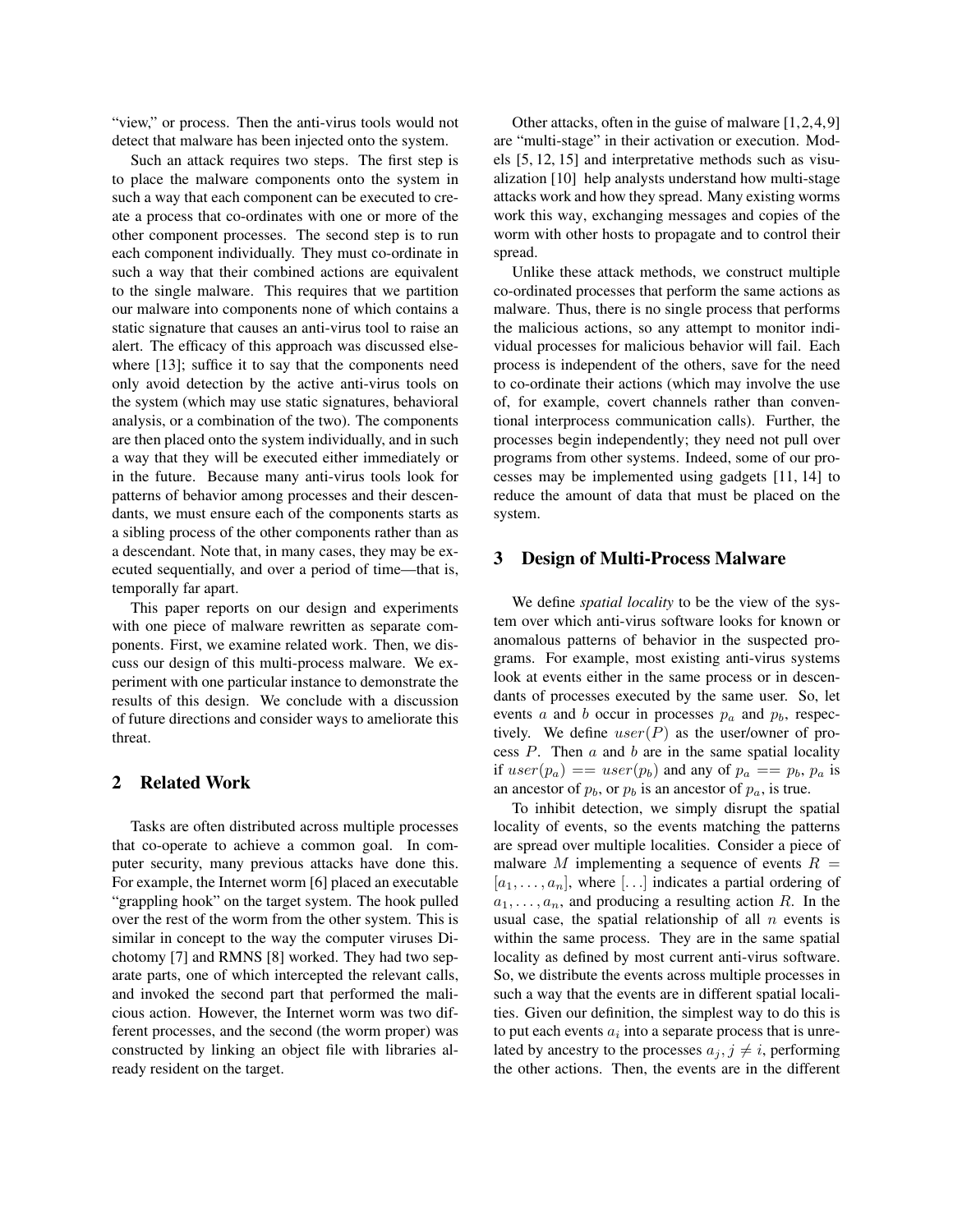

**Figure 1. Multi-processes Malware.**

spatial localities of most current anti-virus software, and so they will not detect that the events are co-ordinated.

In other words, we spread the events that the malware exhibits over several processes, turning the single malware process into a set of processes that, individually, do not exhibit the events of the malware but, taken as a whole, do. As a spatial locality defines a particular memory context, the multi-process malware must be able to run different actions from different memory contexts. Let  $f(M) = R$  be a function that produces the result  $R$  given executing process  $M$  (the process containing the malware). We then define processes  $p_1, \ldots, p_n$ such that  $p_i$  executes  $a_i$ . Then, as expected:

$$
R = f(M) = f([p_1, ..., p_n])
$$
  
=  $[f(p_1), ..., f(p_n)] = [a_1, ..., a_n]$ 

M consists of a partial ordering of processes producing in turn a partial ordering of events. The processes must co-ordinate with each other to ensure the required temporal relationships of the events are preserved. This can be done through IPC among the processes themselves, or by communicating with a co-ordinating process A that performs none of the events  $a_i$  itself. Figure 1 depicts this process pictorially.

As an example, consider the original (single process) version of the malware Zeus ( $M =$ Zeus), which infects consumer PCs, waits for a user to log into a financial institution on the list that Zeus targets, and then steals the user's credentials and sends them to a remote server. Zeus also injects HTML into the browsed page so that its own content is displayed with (or instead of) the genuine pages from the bank's web server. In this way, it is able to ask the user to divulge more information, such as a payment card number and PIN, one-time password, and Transaction Authentication Numbers used by some banking services to authorize financial transactions. For

Zeus, we define  $R$  as "providing a user's credentials to another user without authorization". The original Zeus malware accomplishes this in three steps: (a) It injects itself onto the system  $(a_1)$ ; (b) It steals the credentials  $(a_2)$ ; and (c) It sends them to remote storage  $(a_3)$ . Applying the above analysis to Zeus, we obtain three single and coordinated processes  $p_1$ ,  $p_2$ , and  $p_3$ , each performing the actions  $a_1$ ,  $a_2$ , and  $a_3$  respectively, in that order. This gives us the same result as running  $M$  directly.

In our experiments, detailed below, we used a fourth process A to co-ordinate the other three. Had we chosen, we could have embedded a co-ordination wrapper into each of the processes  $p_i$ , as shown in Figure 1. The lack of ancestor/descendent relationships among the processes is critical because most anti-virus mechanisms define spatial locality as that relationship. They look for for sequences of events in the same process, or they look at events in process families. This means that if  $p_1$  is the parent of  $p_2$  and  $p_3$ , the anti-virus mechanism would detect the sequential execution of  $a_1$ ,  $a_2$ , and  $a_3$ . But if  $p_1$ ,  $p_2$ , and  $p_3$  are unrelated (for example, each was executed by a different user) or are siblings, under the usual definition of "spatial locality", the anti-virus mechanism would not correlate the events as indicating malware. Thus, the original malware  $M$  performs the same actions in the same sequence as do the distinct processes  $[p_1, \ldots, p_k]$  when executed in a way that satisfies the constraints of the partial ordering. This does not satisfy the spatial locality assumption, and hence will evade detection. As the  $p_i$  processes do not themselves contain the malware signature, they will not be detected individually either.

To summarize, the preconditions for this attack to work are that neither dynamic nor static anti-virus mechanisms must flag as suspicious the processes  $p_1, \ldots, p_n$ ; processes  $p_1, \ldots, p_n$  must be coordinated to guarantee an execution order of  $a_1, \ldots, a_n$  that satisfies the partial order constraints; and each process  $p_i$  must be executed.

### 4 Experiments

In order to show that fragmenting malware as described above evades anti-virus detectors, we need to show that partitioning the malware into separate processes allows us to put the parts onto the system without the static or behavioral detectors flagging any part as suspicious. Then, we need to show that the separate processes can perform the malicious action without a behavioral anti-virus detector detecting the attack.

For the first step, we follow Ramilli's and Bishop's approach [13]. Define  $AV(x)$  to be an anti-malware de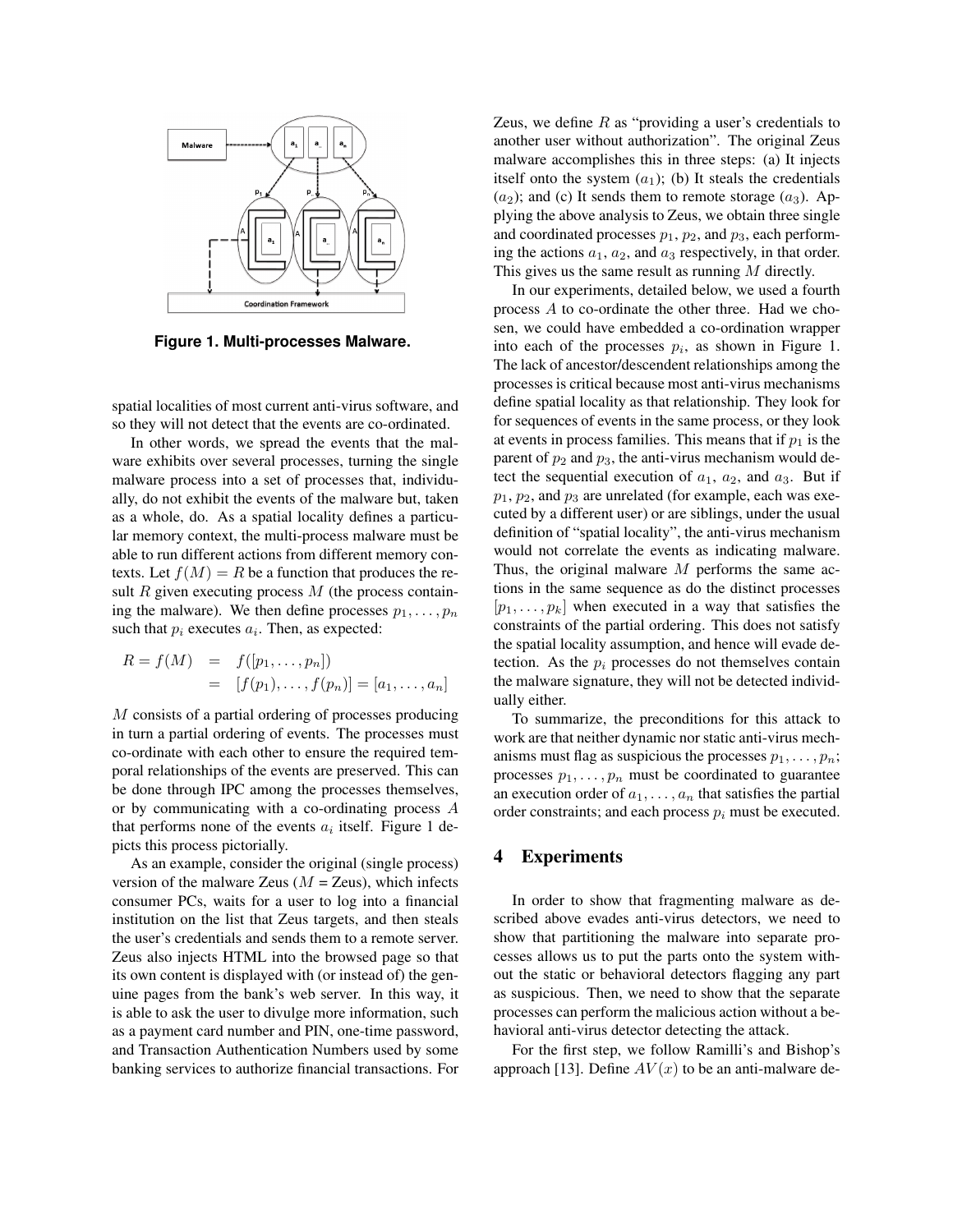tection mechanism that returns true if the input to  $AV$ , namely  $x$ , is malware and false if not. Our anti-virus function  $AV$  for the first stage is the set of anti-virus detectors at Virus Total, which includes most commercial anti-virus programs as well as open-source ones. In the second stage, we use behavior-based anti-virus programs to which we had access as our  $AV$ . For ease of construction, we selected malware for which source code is available. By monitoring the actions of the malware, one can partition the malware into a sequence of actions, and from those derive the component processes.

### 4.1 First Experimental Stage: Static Analysis

We assume that Virus Total uses well-configured and up-to-date anti-virus engines. We also assume the antivirus tools there perform a static signature analysis on the given files. The target malware is BullMoose [3]. From the source code, we see that BullMoose takes 3 actions to compromise the system:

- $a_1$  It saves an exploited HTML page onto the local hard drive.
- $a_2$  It changes the Microsoft Windows registry key to make Internet Explorer the default browser program.
- $a_3$  It then causes IExplorer.exe (the executable for Internet Explorer) to be opened with the default page being the exploited HTML page from point 4.1, above.

Table 1 shows that all but 4 anti-virus tools found the BullMoose virus. We next apply the transformation process shown in Figure 1 by building three different executables  $p_1$ ,  $p_2$ , and  $p_3$ , each one wrapping the respective action  $a_1, a_2, a_3$ , respectively. The three processes might be run in different orders and at different times, because the coordination framework ensures the timing and sequence of actions matches those of the original BullMoose malware. When all three processes have completed, they have performed the same actions as BullMoose. Table 2 shows that none of the static anti-virus tools flagged the three executables as suspicious. The static analysis engines cannot detect the malware because the malware's signature, which for Bull-Moose is the code that performs the sequence of actions  $(a_1, a_2, a_3)$ , has been broken into different files so that each file contains  $\frac{1}{3}$  of the original signature. Detecting this attack using static analysis would require the detectors to flag any executable containing *any* of  $a_1$ ,  $a_2$ , or  $a_3$  as suspicious. This would cause a large number of false positives.

#### **Table 1. Static Analysis Results: Bull-Moose.**

| Antivirus                 | Version       | <b>Last Update</b> | Result                              |
|---------------------------|---------------|--------------------|-------------------------------------|
| AhnLab- $V3$              | 2011.01.08.00 | 2011.01.07         | $W$ in-Trojan/[]                    |
| AntiVir                   | 7.11.1.57     | 2011.01.07         | TR/Malex.6656f                      |
| Antiy-AVL                 | 2.0.3.7       | 2011.01.07         | Trojan/Win32.[]                     |
| Avast                     | 4.8.1351.0    | 2011.01.07         | $\overline{\text{Win32:M}[\ldots]}$ |
| Avast <sub>5</sub>        | 5.0.677.0     | 2011.01.07         | $\overline{\text{Win32:M}[\ldots]}$ |
| $\overline{\text{AVG}}$   | 9.0.0.851     | 2011.01.07         | Generic15.BZXE                      |
| BitDefender               | 7.2           | 2011.01.07         | Trojan.G[]                          |
| $CAT-$                    | 11.00         | 2011.01.07         | Trojan.S[]                          |
| QuickHeal                 |               |                    |                                     |
| ClamAV                    | 0.96.4.0      | 2011.01.07         | Trojan.A[]                          |
| Command                   | 5.2.11.5      | 2011.01.07         | W32/M[]                             |
| Comodo                    | 7331          | 2011.01.07         | UnclassifiedM[]                     |
| <b>DrWeb</b>              | 5.0.2.03300   | 2011.01.07         | Trojan.S[]                          |
| Emsisoft                  | 5.1.0.1       | 2011.01.07         | Trojan.W[]                          |
| $\overline{\text{eSafe}}$ | 7.0.17.0      | 2011.01.06         | Win32.Agent                         |
| eTrust-Vet                | 36.1.8087     | 2011.01.07         |                                     |
| F-Prot                    | 4.6.2.117     | 2011.01.07         | $W32/M$ []                          |
| F-Secure                  | 9.0.16160.0   | 2011.01.07         | Trojan.G[]                          |
| Fortinet                  | 4.2.254.0     | 2011.01.07         |                                     |
| GData                     | 21            | 2011.01.07         | Trojan.G[]                          |
| Ikarus                    | T3.1.1.90.0   | 2011.01.07         | Trojan.Win32.S[]                    |
| Jiangmin                  | 13.0.900      | 2011.01.07         | Trojan/Small.hts                    |
| K7AntiVirus               | 9.75.3472     | 2011.01.07         | Trojan                              |
| Kaspersky                 | 7.0.0.125     | 2011.01.07         | Trojan.W[]                          |
| McAfee                    | 5.400.0.1158  | 2011.01.07         | Generic.dx!hyb                      |
| McAfee-GW-                | 2010.1C       | 2011.01.07         | Generic.dx!hyb                      |
| Edition                   |               |                    |                                     |
| Microsoft                 | 1.6402        | 2011.01.07         | Trojan: Win32/[]                    |
| NOD32                     | 5768          | 2011.01.07         | Win32/Agent.RCX                     |
| Norman                    | 6.06.12       | 2011.01.07         | W32/M[]                             |
| nProtect                  | 2011-01-07.01 | 2011.01.07         | Trojan/W[]                          |
| Panda                     | 10.0.2.7      | 2011.01.07         | Trj/CI.A                            |
| PCTools                   | 7.0.3.5       | 2011.01.07         | Trojan.Generic                      |
| Prevx                     | 3.0           | 2011.01.08         |                                     |
| Rising                    | 22.81.04.04   | 2011.01.07         | Trojan.W[]                          |
| Sophos                    | 4.61.0        | 2011.01.07         | Mal/Generic-L                       |
| <b>SUPERAnti</b>          | 4.40.0.1006   | 2011.01.07         |                                     |
| Spyware                   |               |                    |                                     |
| Symatec                   | 20101.3.0.103 | 2011.01.07         | <b>Trojan Horse</b>                 |
| TheHacker                 | 6.7.0.1.112   | 2011.01.07         | Trojan/S[]                          |
| TrendMicro                | 9.120.0.1004  | 2011.01.07         | $TROJ-G[]$                          |
| TrendMicro-               | 9.120.0.1004  | 2011.01.07         | $\overline{\text{TOJ-G}[\ldots]}$   |
| HouseCall                 |               |                    |                                     |
| VBA32                     | 3.12.14.2     | 2011.01.06         | Trojan.W[]                          |
| <b>VIPRE</b>              | 7991          | 2011.01.07         | Behaves[]                           |
| ViRobot                   | 2011.1.7.4242 | 2011.01.07         |                                     |
| VirusBuster               | 13.6.134.0    | 2011.01.07         | Trojan.S[]                          |
|                           |               |                    |                                     |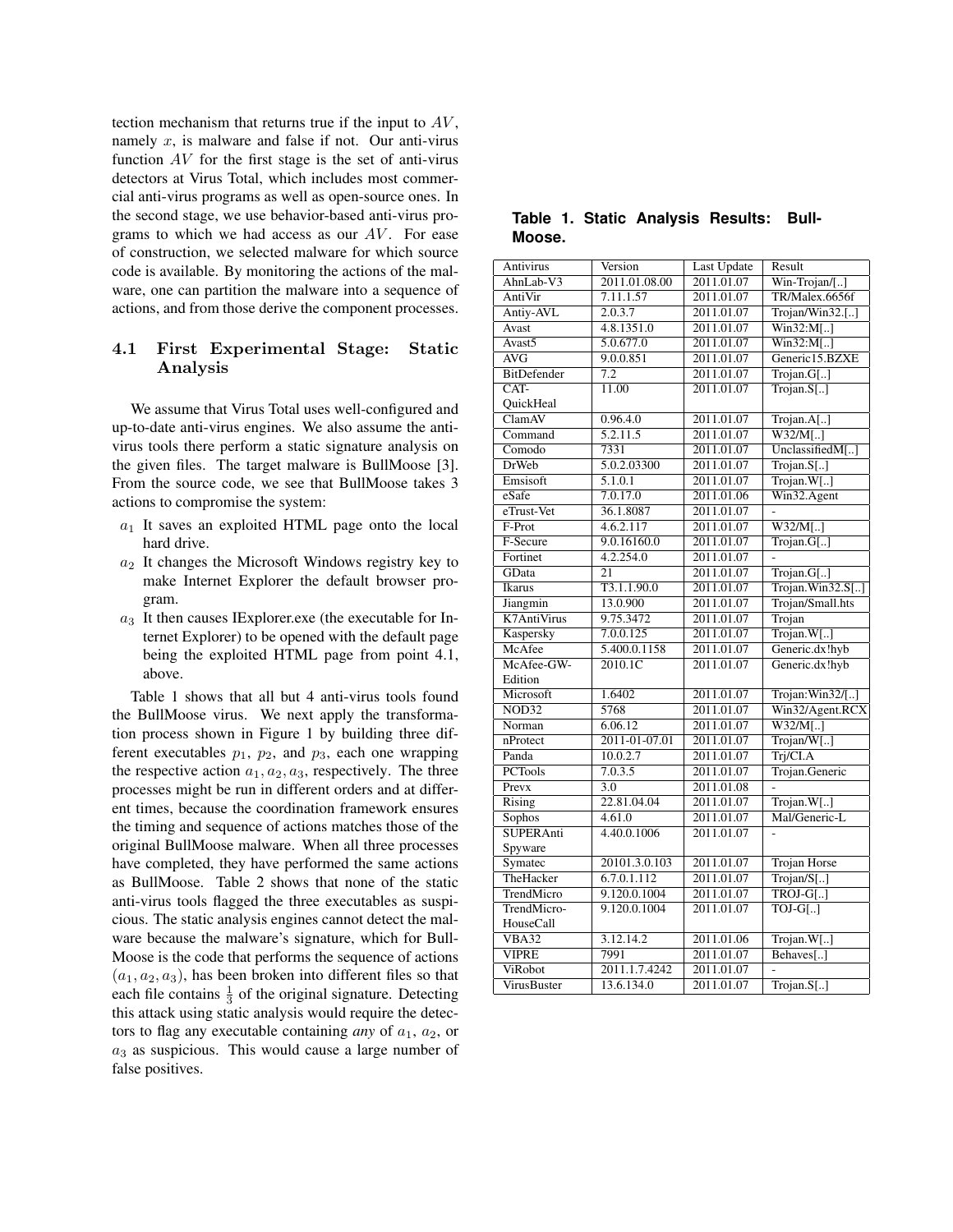| ⊗ # <del>バ</del> □ 国             |          |              |           |          |                     |                  |
|----------------------------------|----------|--------------|-----------|----------|---------------------|------------------|
| Processes<br>Services Network    |          |              |           |          |                     |                  |
| Name                             | PID      | CPU          | I/O Total | Pvt. Me  | <b>Hser Name</b>    | Descrip          |
| System Idle Process              | $\Omega$ | 4.69         |           | n.       | NT AUTHORITY\SYSTEM |                  |
| $\boxminus$<br>explorer.exe<br>× | 468      | 1.56         |           | 22.46 MB | MARCO-4EBCD2422\Ad  | Window           |
| WhwareTray.exe                   | 1336     |              |           | 936 kB   | MARCO-4EBCD2422\Ad  | <b>VMware</b>    |
| <b>CO VMwareUser.exe</b>         | 1352     |              |           | 13.04 MB | MARCO-4EBCD2422\Ad  | <b>VMware</b>    |
| TFTray.exe                       | 1456     |              |           | 2.41 MB  | MARCO-4EBCD2422\Ad  | PC Toold         |
| <b>B</b> SbieCtrl.exe            | 1200     |              |           | 4.85 MB  | MARCO-4EBCD2422\Ad  | Sandbox          |
| ProcessHacker.exe                | 3952     | 1.56         | 404 B/s   | 5.09 MB  | MARCO-4EBCD2422\Ad  | Process          |
| PipelineWorkerB.exe              | 3976     |              |           | 11 MB    | MARCO-4EBCD2422\Ad  | Pipeline         |
| PipelineWorkerC.exe              | 3216     |              |           | 10.43 MB | MARCO-4EBCD2422\Ad  | Pipeline         |
| E FilelineWorkerA.exe            | 3916     |              |           | 2.06 MB  | MARCO-4EBCD2422\Ad  | <b>Pipeline!</b> |
| <b>ED IEXPLORE.EXE</b>           | 2012     |              |           | 3.85 MB  | MARCO-4EBCD2422\Ad  | Internet         |
| $\left\langle \right\rangle$     |          | <b>TITLE</b> |           |          |                     |                  |

## 4.2 Second Experimental Stage: Dynamic Analysis

**Figure 2. Dynamic Analysis Results**

We next considered a set of anti-virus tools that performed behavioral (dynamic) analysis. We put our antivirus tools<sup>1</sup> on a well-configured and up-to-date version of Microsoft Windows XP and, for each one, we performed the following tests:

- 1. We ran the original BullMoose malware to test if the anti-virus tool gave an alert.
- 2. We then ran the multi-process version of the malware to test if the anti-virus tool gave an alert.
- 3. When no alert occurred, we checked the real execution of the malware by running Internet Explorer to see if it opened the crafted HTML page, which contained a malicious Javascript program.

Figure 2 shows the results of one test using Threat-Fire. In a previous test, ThreatFire detected the original malware, blocked it from executing, and moved it into the designed quarantine folder. The figure presents the output, viewed using Process Hacker, showing that the three processes (highlighted in red) ran without triggering ThreatFire. The process below, in green, is Internet Explorer running as a child of the third process, with the crafted HTML page as the default page.

This demonstrates that preconditions 1 and 3, at the end of Section 3, hold. The co-ordination framework that ensures precondition 2 holds is straightforward to write, and for space reasons we omit the details.

# **Table 2. Static Analysis Results: Multi-Process BullMoose.**

Antivirus Version Last Undate Result

|                  |                  | awi opuu   |                              |
|------------------|------------------|------------|------------------------------|
| AhnLab-V3        | 2011.01.08.00    | 2011.01.07 |                              |
| AntiVir          | 7.11.1.57        | 2011.01.07 |                              |
| Antiy-AVL        | 2.0.3.7          | 2011.01.07 | $\overline{a}$               |
| Avast            | 4.8.1351.0       | 2011.01.07 |                              |
| Avast5           | 5.0.677.0        | 2011.01.07 | $\overline{a}$               |
| <b>AVG</b>       | 9.0.0.851        | 2011.01.07 |                              |
| BitDefender      | $\overline{7.2}$ | 2011.01.07 | $\overline{a}$               |
| $CAT-$           | 11.00            | 2011.01.07 | L,                           |
| QuickHeal        |                  |            |                              |
| ClamAV           | 0.96.4.0         | 2011.01.07 |                              |
| Command          | 5.2.11.5         | 2011.01.07 |                              |
| Comodo           | 7331             | 2011.01.07 |                              |
| <b>DrWeb</b>     | 5.0.2.03300      | 2011.01.07 | L                            |
| Emsisoft         | 5.1.0.1          | 2011.01.07 |                              |
| eSafe            | 7.0.17.0         | 2011.01.06 | $\overline{a}$               |
| eTrust-Vet       | 36.1.8087        | 2011.01.07 |                              |
| F-Prot           | 4.6.2.117        | 2011.01.07 |                              |
| F-Secure         | 9.0.16160.0      | 2011.01.07 |                              |
| Fortinet         | 4.2.254.0        | 2011.01.07 |                              |
| GData            | $\overline{21}$  | 2011.01.07 |                              |
| Ikarus           | T3.1.1.90.0      | 2011.01.07 |                              |
| Jiangmin         | 13.0.900         | 2011.01.07 | $\overline{\phantom{0}}$     |
| K7AntiVirus      | 9.75.3472        | 2011.01.07 |                              |
| Kaspersky        | 7.0.0.125        | 2011.01.07 | L                            |
| McAfee           | 5.400.0.1158     | 2011.01.07 |                              |
| McAfee-GW-       | 2010.1C          | 2011.01.07 |                              |
| Edition          |                  |            |                              |
| Microsoft        | 1.6402           | 2011.01.07 | $\overline{a}$               |
| NOD32            | 5768             | 2011.01.07 |                              |
| Norman           | 6.06.12          | 2011.01.07 | $\overline{a}$               |
| nProtect         | 2011-01-07.01    | 2011.01.07 | $\overline{a}$               |
| Panda            | 10.0.2.7         | 2011.01.07 |                              |
| PCTools          | 7.0.3.5          | 2011.01.07 | $\qquad \qquad \blacksquare$ |
| Prevx            | 3.0              | 2011.01.08 |                              |
| Rising           | 22.81.04.04      | 2011.01.07 | L                            |
| Sophos           | 4.61.0           | 2011.01.07 |                              |
| <b>SUPERAnti</b> | 4.40.0.1006      | 2011.01.07 |                              |
| Spyware          |                  |            |                              |
| Symatec          | 20101.3.0.103    | 2011.01.07 | L,                           |
| TheHacker        | 6.7.0.1.112      | 2011.01.07 |                              |
| TrendMicro       | 9.120.0.1004     | 2011.01.07 |                              |
| TrendMicro-      | 9.120.0.1004     | 2011.01.07 |                              |
| HouseCall        |                  |            |                              |
| VBA32            | 3.12.14.2        | 2011.01.06 | $\overline{a}$               |
| <b>VIPRE</b>     | 7991             | 2011.01.07 |                              |
| ViRobot          | 2011.1.7.4242    | 2011.01.07 | $\overline{a}$               |
| VirusBuster      | 13.6.134.0       | 2011.01.07 | $\overline{a}$               |
|                  |                  |            |                              |

<sup>&</sup>lt;sup>1</sup>The specific anti-virus tools we use were Anubis, JoeBox, Norman, Sophos AV, Avira AnntiVir, ThreatFire, and AVG.